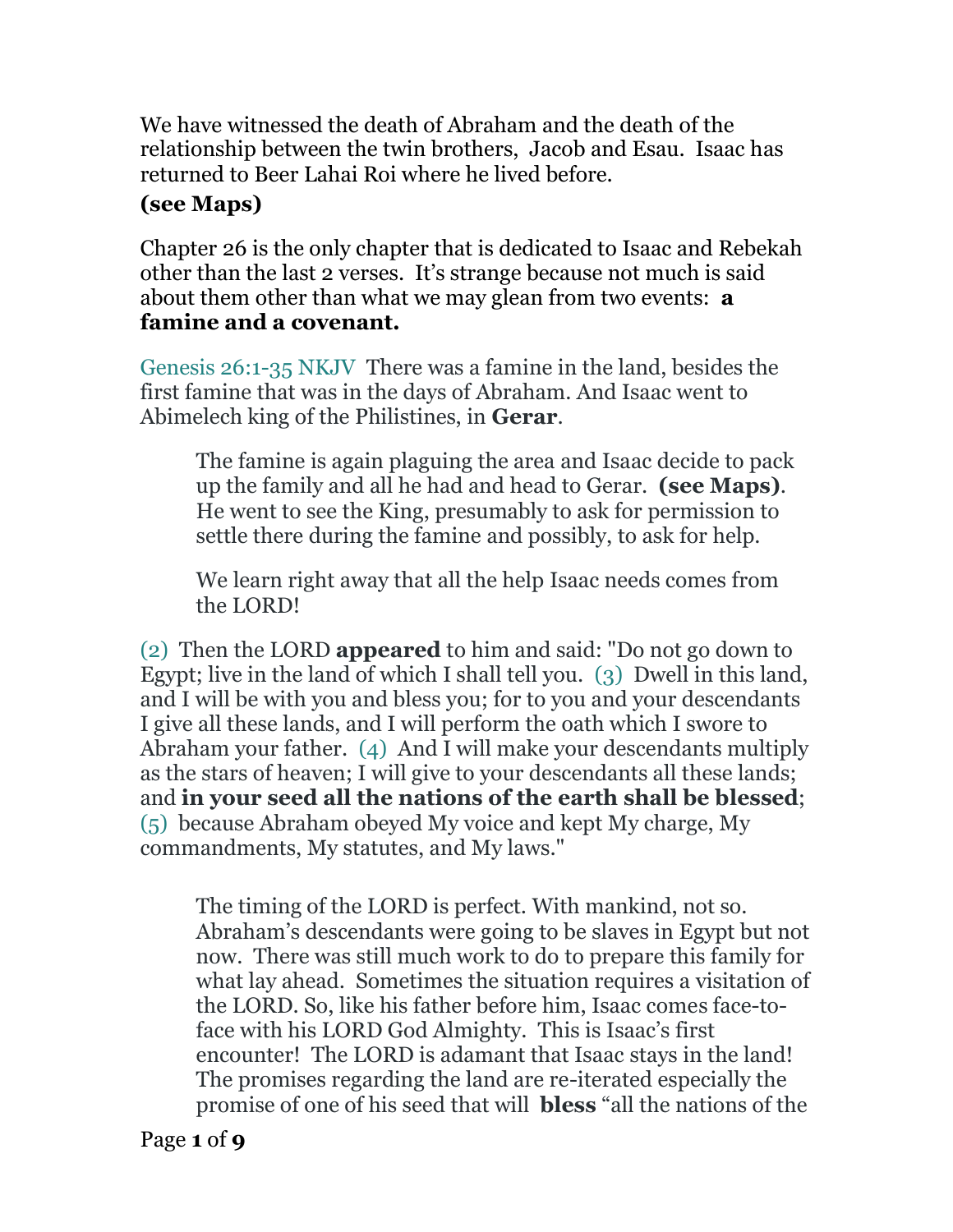earth"! It says that these promises and blessings are "because Abraham obeyed" God's voice and kept His commandments. But we have read that Abraham wasn't always obedient so how is this contradiction resolved? Simple: Abraham believed God and it was accounted to him as righteousness. God, from that moment on, saw this man through the lens of His Son, the Promised Seed. His Son's obedience was Abraham's obedience. Sounds strange but we are seen the same way! In Christ, we are complete, we are righteous, we are sanctified, and we are justified. So, the hidden truth is that while Abraham is said to have been obedient, God judged him according to the obedience and faithfulness of His Son!

(6) So Isaac dwelt in Gerar. (7) And the men of the place asked about his wife. And he said, "She *is* my sister"; for he was afraid to say, "*She is* my wife," *because he thought,* "lest the men of the place kill me for Rebekah, because she *is* beautiful to behold." (8) Now it came to pass, when he had been there a long time, that Abimelech king of the Philistines looked through a window, and saw, and there was Isaac, showing endearment to Rebekah his wife. (9) Then Abimelech called Isaac and said, "Quite obviously she *is* your wife; so how could you say, 'She *is* my sister'?" Isaac said to him, "Because I said, 'Lest I die on account of her.' " (10) And Abimelech said, "What *is* this you have done to us? One of the people might soon have lain with your wife, and you would have brought guilt on us." (11) So Abimelech charged all *his* people, saying, "He who touches this man or his wife shall surely be put to death."

So, having the assurances of blessing and prosperity, Isaac resides in Gerar. Now, for some crazy reason, he repeats the same nonsense his father did years before. Rebekah is called his sister because he was afraid that the Philistines would kill **him** if she were known as his wife. Abimelech sees them acting very affectionately towards each other and knows that she is not Isaac's sister! He blames Isaac and charges his entire people to not approach them or touch them else they would be put to death.

Once again, a pagan king (not the same one as Abraham tried to scam), showed more moral strength than this man of God. But then again, I believe that it was God's hand upon this man to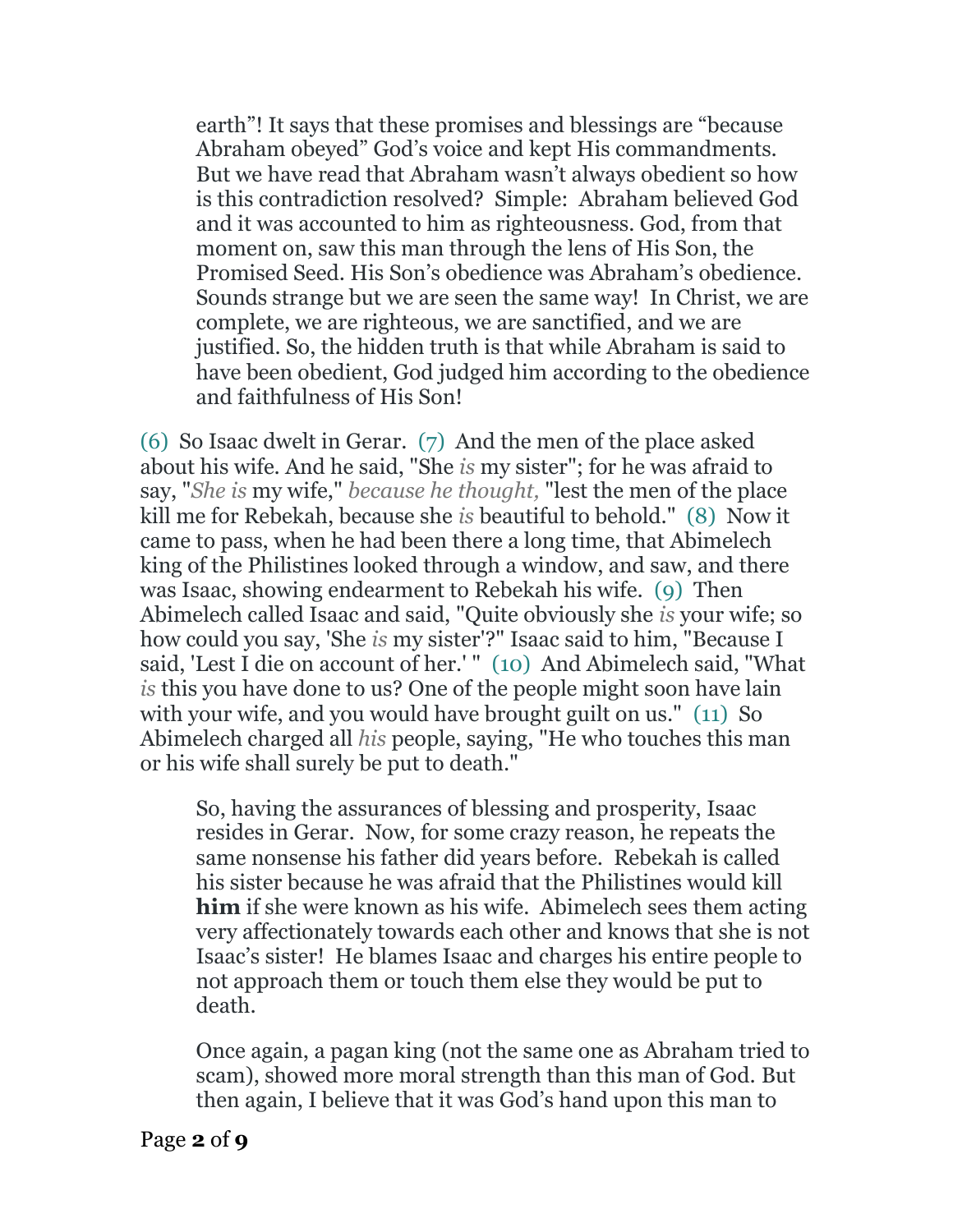move in favor of Isaac and Rebekah!

(12) Then Isaac sowed in that land, and reaped in the same year a hundredfold; and the LORD blessed him. (13) The man began to prosper, and continued prospering until he became very prosperous; (14) for he had possessions of flocks and possessions of herds and a great number of servants**. So the Philistines envied him.** (15) Now the Philistines had stopped up all the wells which his father's servants had dug in the days of Abraham his father, and they had filled them with earth. (16) And Abimelech said to Isaac, "Go away from us, for you are much mightier than we."

The LORD prospers Isaac so much that the Philistines begin to envy Isaac. Their envy turned to fear, and Abimelech asks Isaac to leave Gerar. The Philistines were also making Isaac's life a bit uncomfortable by filling in the wells that Abraham dug.

(17) Then Isaac departed from there and pitched his tent in the Valley of Gerar, and dwelt there. (18) And Isaac dug again the wells of water which they had dug in the days of Abraham his father, for the Philistines had stopped them up after the death of Abraham. He called them by the names which his father had called them. (19) Also Isaac's servants dug in the valley, and found a well of running water there. (20) But the herdsmen of Gerar quarreled with Isaac's herdsmen, saying, "The water *is* ours." So he called the name of the well Esek (*strife*), because they quarreled with him. (21) Then they dug another well, and they quarreled over that *one* also. So he called its name Sitnah (*opposition*). (22) And he moved from there and dug another well, and they did not quarrel over it. So he called its name **Rehoboth** (*wide avenue*), because he said, "**For now the LORD has made room for us, and we shall be fruitful in the land."** 

## **(see Map)**

Isaac leaves Gerar and heads to the neighboring valley. Once again re re-digs the wells that belonged to his father. But the use of the wells was short-lived because the Philistines kept claiming them for their own. Isaac kept moving until he dug a well that the Philistines of Gerar did not claim. This was about 20 miles or so south of Gerar. Isaac gives God the glory for giving him such a wonderful place where there was enough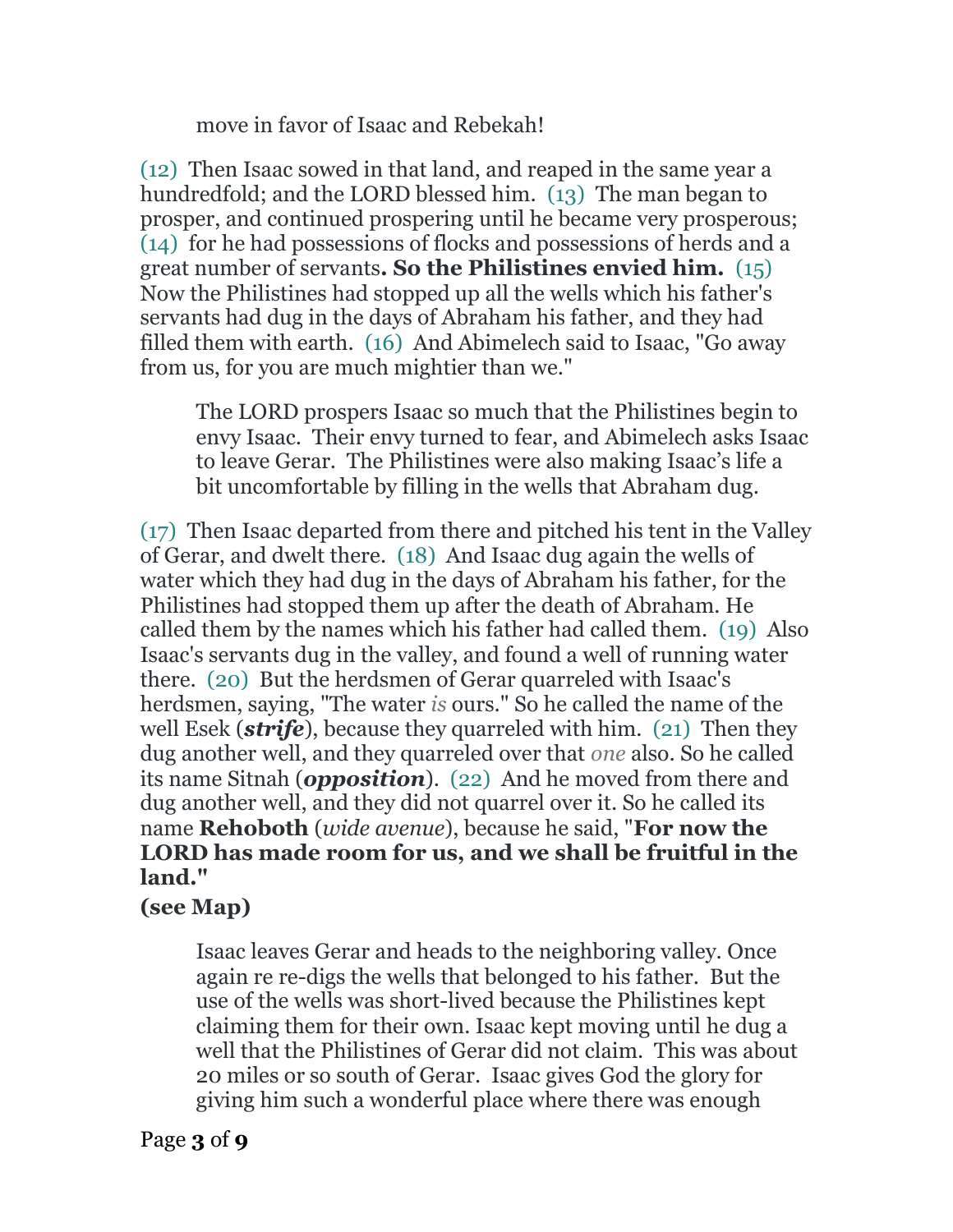room to be very fruitful.

**(23) Then he went up from there to Beersheba.** (24) And the LORD appeared to him the same night and said, "I *am* the God of your father Abraham; do not fear, for I *am* with you. I will bless you and multiply your descendants for My servant Abraham's sake." (25) So he built an altar there and called on the name of the LORD, and he pitched his tent there; and there Isaac's servants dug a well.

For some unknown reasons, Isaac heads north to Beersheba. Perhaps it was because he was born there. Perhaps it felt like "home" because of the ties to his father and mother. Whatever the reason, **the LORD appears to him again!** Based on what He tells Isaac, I suspect there was some fear looming in the heart of Isaac. He comforts him with the truth of His presence: "I am with you".

It's important to know this without a shadow of doubt! The LORD said something very similar 7 different times. I'll give you 1:

Deuteronomy 31:6 NKJV Be strong and of good courage, do not fear nor be afraid of them; for the LORD your God, He *is* the One who goes with you. He will not leave you nor forsake you."

(26) Then **Abimelech** came to him from Gerar with **Ahuzzath**, one of his friends, and **Phichol** the commander of his army. (27) And Isaac said to them, "Why have you come to me, since you hate me and have sent me away from you?" (28) But they said, "We have certainly seen that the LORD is with you. So we said, 'Let there now be an oath between us, between you and us; and let us make a covenant with you, (29) **that you will do us no harm, since we have not touched you, and since we have done nothing to you but good and have sent you away in peace. You** *are* **now the blessed of the LORD.'** " (30) So he made them a feast, and they ate and drank. (31) Then they arose early in the morning and swore an oath with one another; and Isaac sent them away, and they departed from him in peace. (32) It came to pass the same day that Isaac's servants came and told him about the well which they had dug, and said to him, "We have found water." (33) So he called it

Page **4** of **9**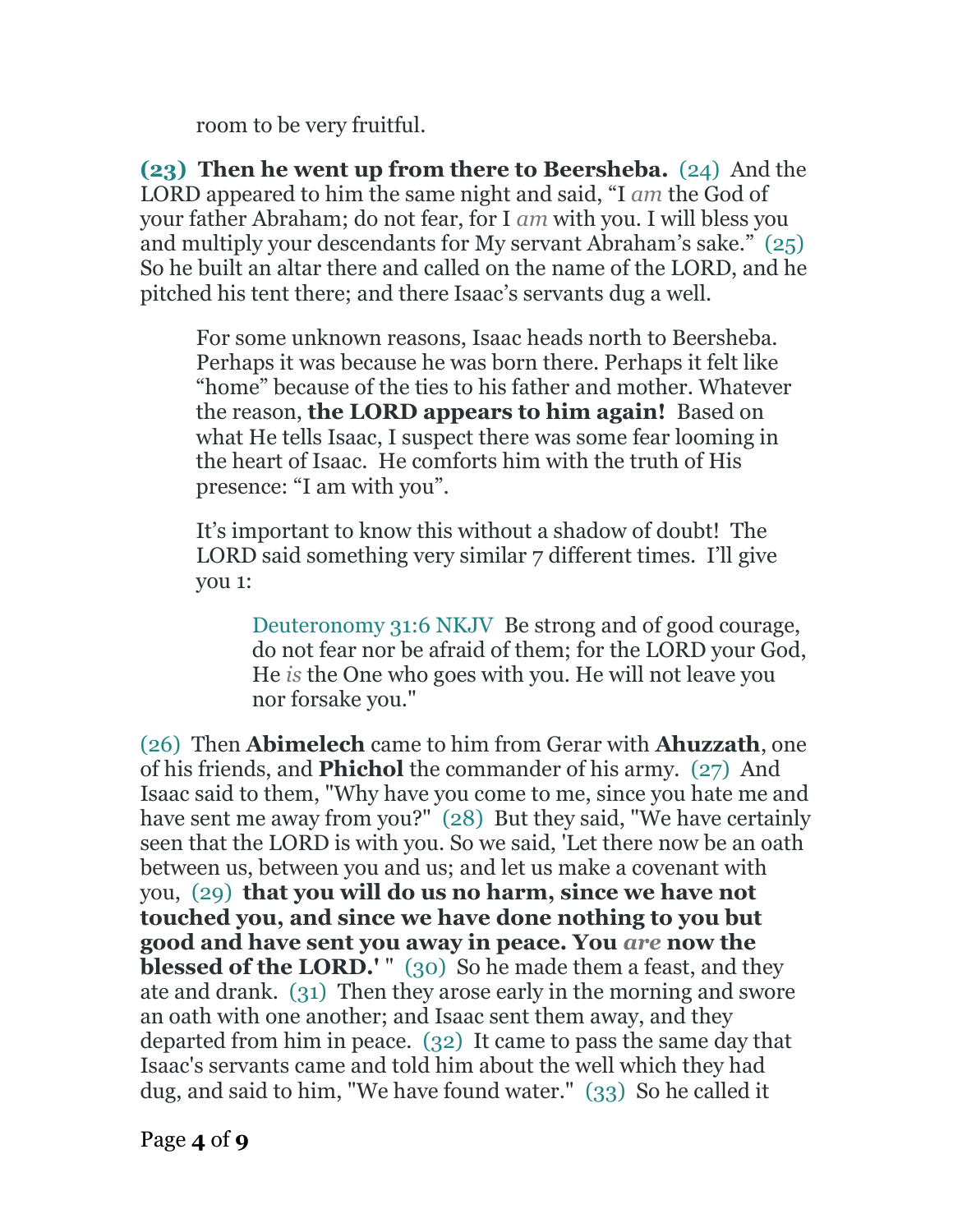## Shebah. Therefore the name of the city *is* Beersheba to this day

Isaac's success and wealth are scaring his neighbors. However, their acts of stopping up the wells so that Isaac could not properly tend his many flocks and herds did not stop the blessings from coming! I suspect that Isaac had no thoughts of conquest at all. He was content with what the LORD had blessed him. The Philistines feared this man, so they wanted to make a covenant of peace with him. Their own assessment of their past behavior wasn't totally true. Yes, they didn't touch him, but they didn't send him away in peace! Isaac left because of the harassment over the wells he dug. But a treaty was signed.

As if it were a sign of God's acceptance, a new well was discovered. Isaac calls it 'Sheba' and the writer says, 'the name of the city *is* Beersheba to this day". It appears that Isaac thought that this was the same well that belonged to Abraham when he too made a covenant with the Philistines.

(34) When Esau was forty years old, he took as wives Judith the daughter of Beeri the **Hittite**, and Basemath the daughter of Elon the Hittite. (35) And they were a grief of mind to Isaac and Rebekah.

Esau hasn't gotten over the situation with his birthright. Perhaps after his hunger was satisfied, he started to have doubts about what he had done. Or this could have simply been a case of not caring what his parents thought because surely if they had been consulted, they would have tried to persuade him to marry "within the family".

One thing is certain, their daughters-in-law caused a bitterness to grow in their spirits (grief = bitterness (as in moror) and  $(min = Ruach$  (as in Spirit).

So, what have we learned about this quiet couple? Rebekah we actually don't know much about other than she was a shepherdess. We don't know when she died or how old she was. She was buried with Isaac in the family cave.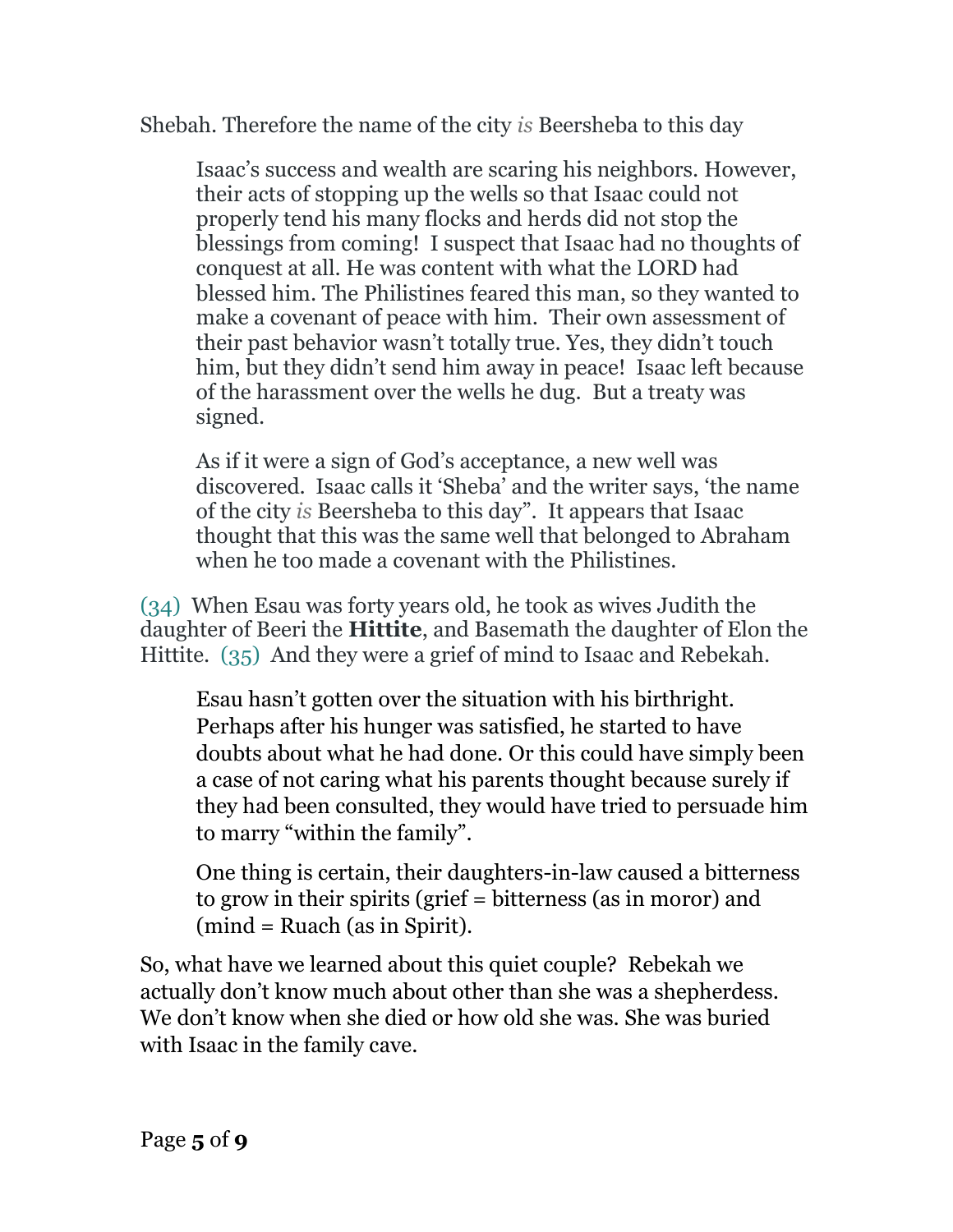Isaac isn't a fighter. When confronted, he simply moved on even though his neighbors thought that he could be much trouble. He appears to be a godly man but we know he resorted to the same lie that his father used when he moved near the Philistines. But, as we will see in the next chapter, there's a blind spot when it came to Esau.

Genesis 27:1-46 NKJV Now it came to pass, when Isaac was old and his eyes were so dim that he could not see, that he called Esau his older son and said to him, "My son." And he answered him, "Here I am." (2) Then he said, "Behold now, I am old. I do not know the day of my death. (3) Now therefore, please take your weapons, your quiver and your bow, and go out to the field and hunt game for me. (4) And make me savory food, such as I love, and bring *it* to me that I may eat, that my soul may bless you before I die."

Isaac is about 137 years old now. He's blind and fears that his final days are upon him. Therefore, his blessing needs to be given to the first-born. It is hard to believe that Isaac was not aware of Esau selling his birth-right to his brother. Isaac always favored Esau and allowed that to influence his decision to bless him instead of Jacob. What should have been a family right-ofpassage became secretive and just between father and son.

(5) Now Rebekah was listening when Isaac spoke to Esau his son. And Esau went to the field to hunt game and to bring *it.* (6) So Rebekah spoke to Jacob her son, saying, "Indeed I heard your father speak to Esau your brother, saying, (7) 'Bring me game and make savory food for me, that I may eat it **and bless you in the presence of the LORD before my death.'** (8) Now therefore, my son, obey my voice according to what I command you. (9) Go now to the flock and bring me from there two choice kids of the goats, and I will make savory food from them for your father, such as he loves. (10) Then you shall take *it* to your father, that he may eat *it,* and that he may bless you before his death."

Now Rebekah gets in line for 'deceiver of the year'! Just as Isaac felt justified in his choice of Esau, Rebekah also feels justified in hers: after all the LORD told her that the older (and perhaps the stronger) will serve the younger! So, she concocts a plan to deceive her husband who is blind and a bit feeble.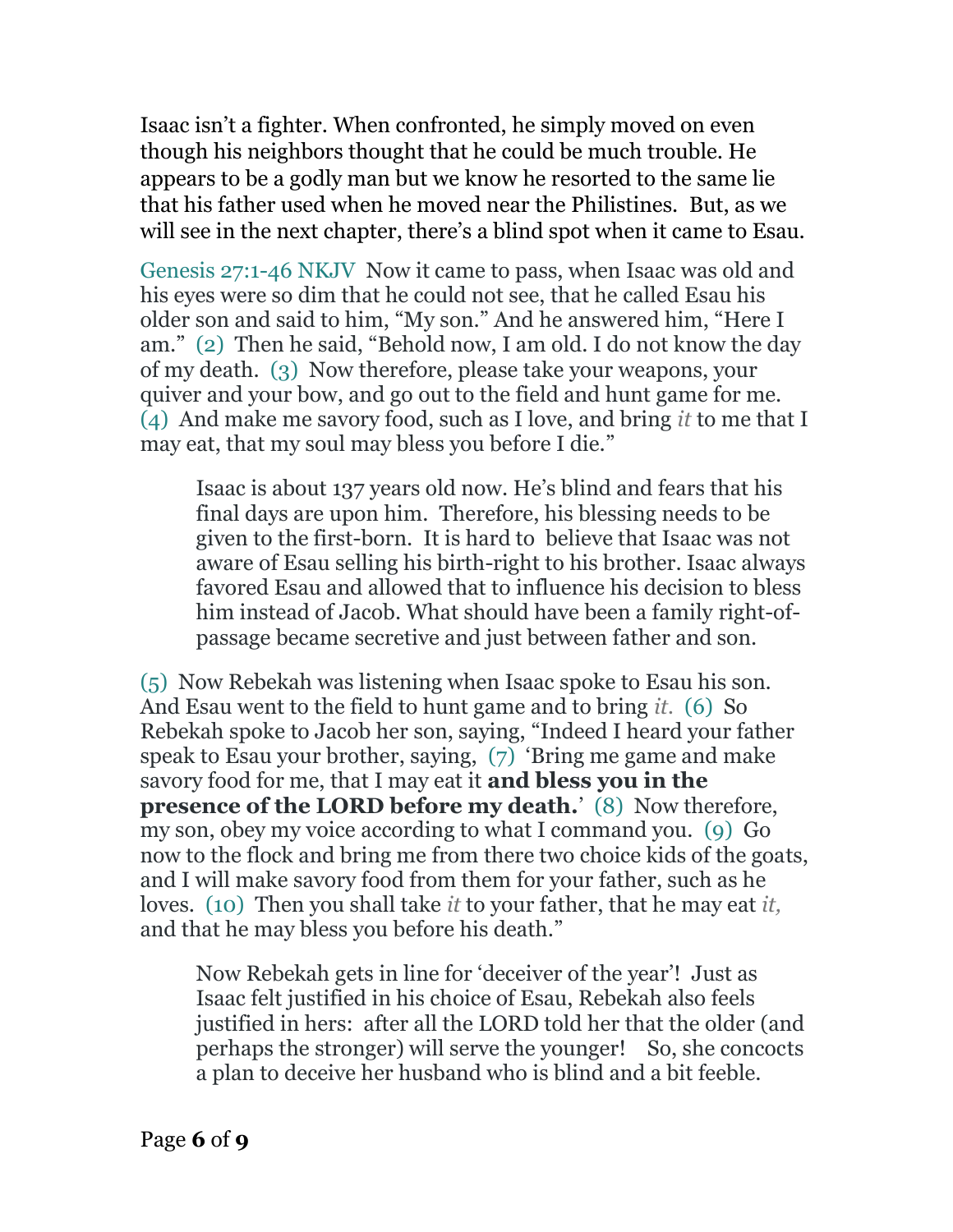(11) And Jacob said to Rebekah his mother, "Look, Esau my brother *is* a hairy man, and I *am* a smooth-*skinned* man. (12) Perhaps my father will feel me, and I shall seem to be a deceiver to him; and I shall bring a curse on myself and not a blessing." (13) But his mother said to him, "*Let* your curse *be* on me, my son; only obey my voice, and go, get *them* for me."

Jacob is obviously sold on the idea but wants to make sure that the deception will work! His mother makes a very bold statement about bring a curse upon herself for this escapade.

(14) And he went and got *them* and brought *them* to his mother, and his mother made savory food, such as his father loved. (15) Then Rebekah took the choice clothes of her elder son Esau, which *were* with her in the house, and put them on Jacob her younger son. (16) And she put the skins of the kids of the goats on his hands and on the smooth part of his neck. (17) Then she gave the savory food and the bread, which she had prepared, into the hand of her son Jacob.

Rebekah had Esau's "Sunday's best" with her. I suspect she kept them from Esau because they were the clothes that symbolized his position in the family, much like the 'coat of many colors' did for Joseph.

Jacob, now having hairy skins on his arms and neck, take the stew to his father.

(18) So he went to his father and said, "My father." And he said, "Here I am. Who *are* you, my son?" (19) Jacob said to his father, "I *am* Esau your firstborn; I have done just as you told me; please arise, sit and eat of my game, that your soul may bless me." (20) But Isaac said to his son, "How *is it* that you have found *it* so quickly, my son?" And he said, "Because the LORD your God brought *it* to me." (21) Isaac said to Jacob, "Please come near, that I may feel you, my son, whether you *are* really my son Esau or not." (22) So Jacob went near to Isaac his father, and he felt him and said, **"The voice** *is* **Jacob's voice, but the hands** *are* **the hands of Esau."** (23) And he did not recognize him, because his hands were hairy like his brother Esau's hands; so he blessed him. (24) Then he said, "*Are* you really my son Esau?" He said, "I *am.*" (25) He said, "Bring *it* near to me, and I will eat of my son's game, so that my soul may bless you." So he

Page **7** of **9**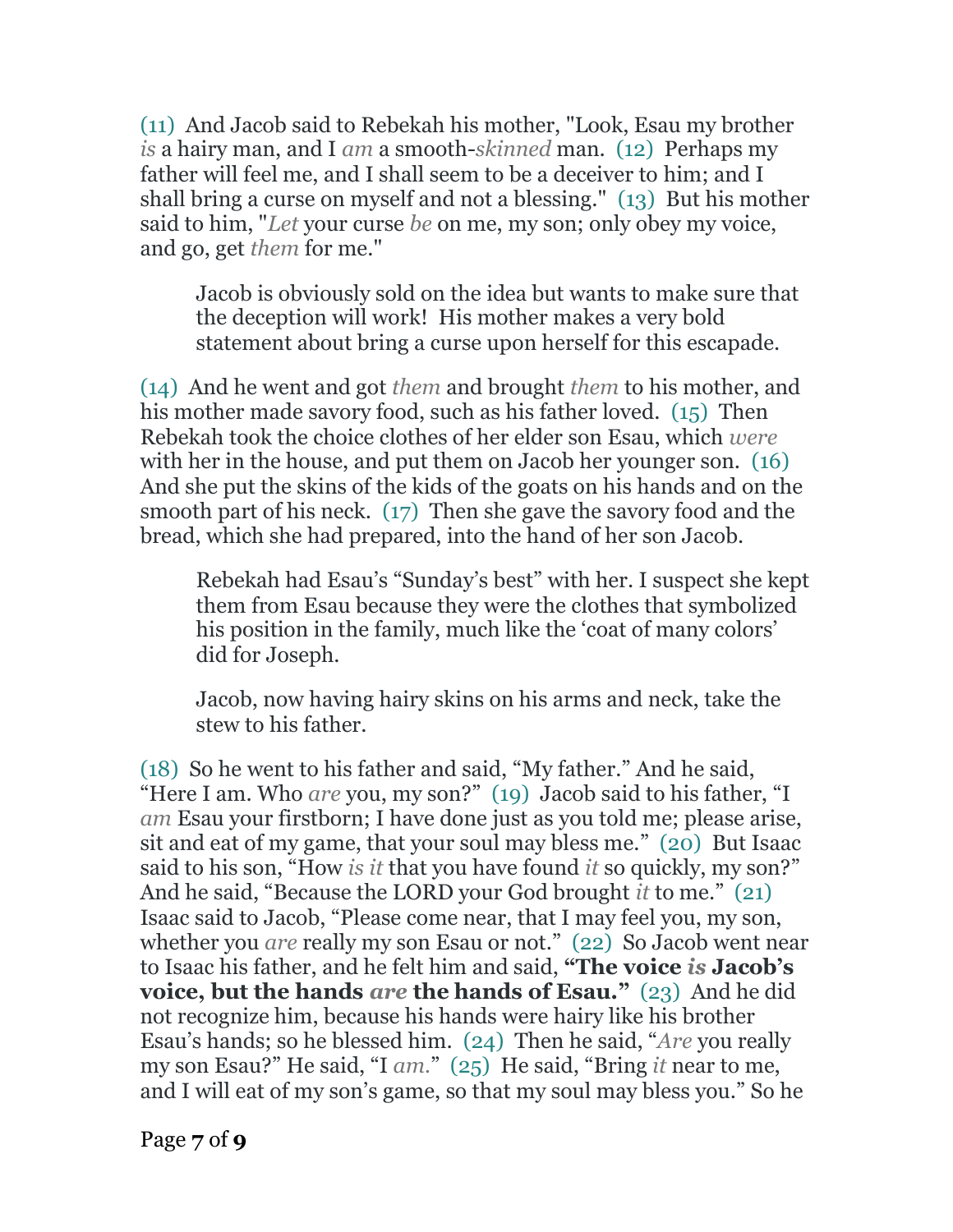brought *it* near to him, and he ate; and he brought him wine, and he drank.

Jacob comes and when questioned by his father, he lies thru his teeth! It's amazing how persistent lies affect someone's judgment!

(26) Then his father Isaac said to him, "Come near now and kiss me, my son." (27) And he came near and kissed him; and he smelled the smell of his clothing, and blessed him and said: "Surely, the smell of my son *Is* like the smell of a field Which the LORD has blessed. (28) Therefore may God give you Of the dew of heaven, Of the fatness of the earth, And plenty of grain and wine. (29) Let peoples serve you, And nations bow down to you. Be master over your **brethren**, And let your **mother's sons** bow down to you. Cursed *be* everyone who curses you, And blessed *be* those who bless you!"

Isaac is still unsure but proceeds with the blessing that was for Esau. The blessing was tailor made for the one chosen by God. Isaac just didn't know it. BTW: "Mother's sons" isn't for other children of Rebekah but rather for her grandchildren. Isaac, through the Holy Spirit also repeats the blessing given to Abraham:

Genesis 12:3 NKJV I will bless those who bless you, And I will curse him who curses you; And in you all the families of the earth shall be blessed."

We will finish up this tale of deception next week. First of all, we cannot not pin this all on Jacob! In actuality, all 4 members of this family are guilty. They are guilty of lying, cheating, deceiving each other. But, worst, they are guilty of **pride**. **They all think they know better than God!**

- 1. Isaac respects Esau more than Jacob. He's a hunter and a man's-man. He was the first born and regardless of what Jacob did, or even what Rebekah told him about God's plan, he knew that he just had to bless his son. So, instead of a family celebration over the blessing of the first-born, Isaac plans to do it in secret with just Esau present.
- 2. Esau is certainly willing to go along with the deception as long as he gets what he deserves. After all, Jacob withheld life-

Page **8** of **9**